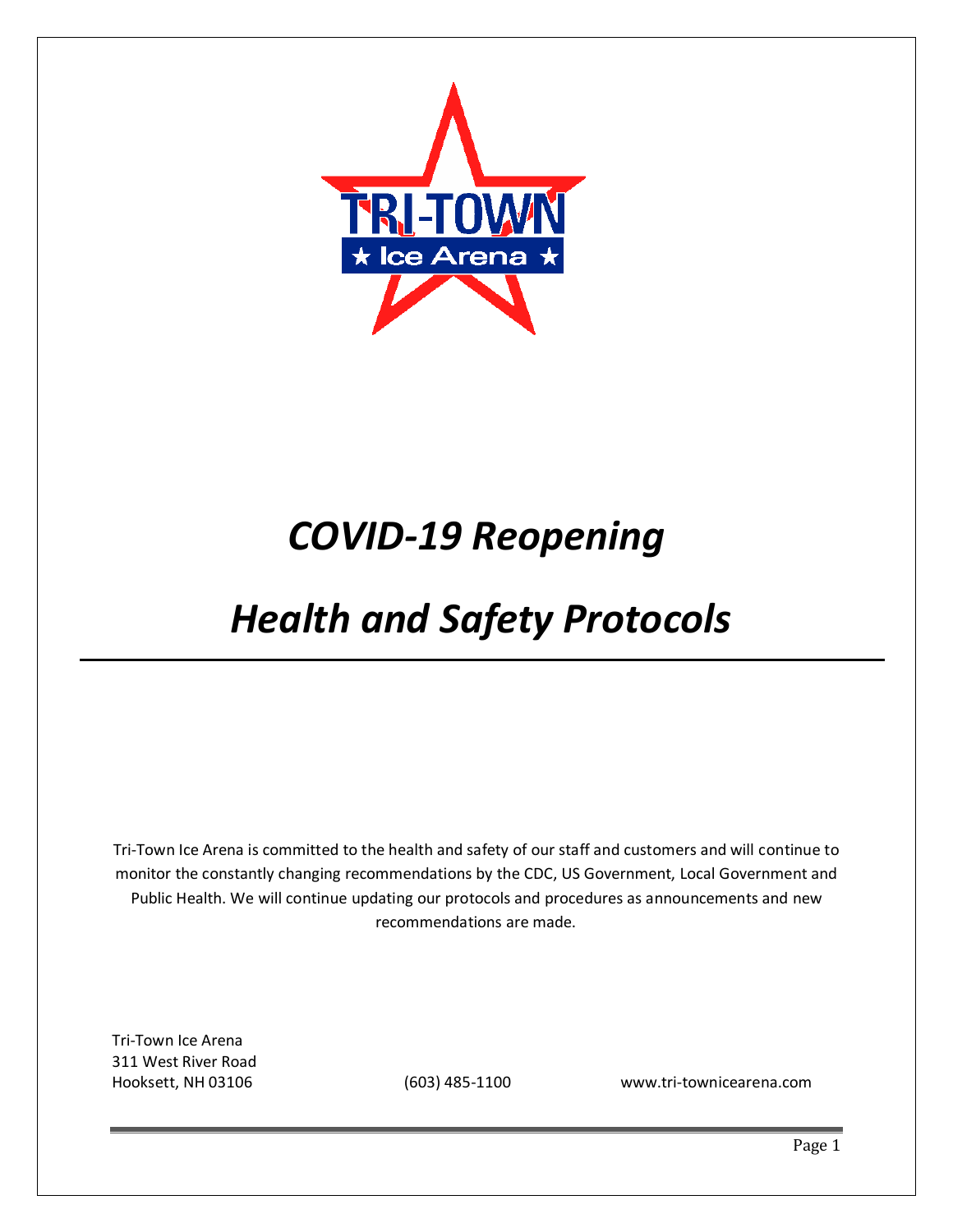# **OVERVIEW**

#### **1. STAFF AND CUSTOMER HEALTH**

#### **COVID-19 SCREENINGS**

All customers will have their temperature taken at the assigned front entrance door with a non contact thermometer. Anyone displaying a temperature of 100.4 degrees F or higher or answers yes to any of the following questions, will not be allowed entrance into the facility and will be instructed to contact their health care provider

- 1) Do you have any possible symptoms of COVID-19?
	- a) Fever of 100.4 degrees F or higher in the last 72 hours
	- b) Respiratory symptoms such as runny nose, sore throat, cough, or shortness of breath
	- c) Flu-like symptoms such as muscle aches, chills, and severe fatigue
	- d) Changes in a person's sense of taste or smell
- 2) Have you had any close contact with someone who is suspected or confirmed to have COVID-19 in the past 14 days?
- 3) Traveled in the past 14 days either:
	- a) Internationally (outside the U.S.)
	- b) By cruise ship, or
	- c) Domestically (within the U.S.) outside of NH, VT, or ME on public transportation (e.g, bus, train, plane etc)

All Employees will be screened prior to the beginning of every shift for COVID-19 symptoms and have their temperature checked. Employees who are experiencing any COVID-19 symptoms will be sent home from work immediately.

## **FACE COVERINGS**

All employees and any adults ages 16+ entering the facility will be required to wear a face covering such as a cloth or disposable mask to help protect against the spread of the virus. It is recommended by the CDC that anyone ages 2 and up wear a mask. Signage will be posted at the entrance doors to the facility.

## **PRACTICE SOCIAL DISTANCING**

Employees and customers should practice social distancing while in the arena. Please try to keep at least 6 feet or more between anyone not in your family at all times. We will be adding "6 foot" social distancing markings on the floor throughout our facility for everyone's safety along with arranging benches and chairs with 6-foot distancing in between. We will also have green arrows on the floor to help foot traffic flow inside the arena. Signage will be posted inside the facility.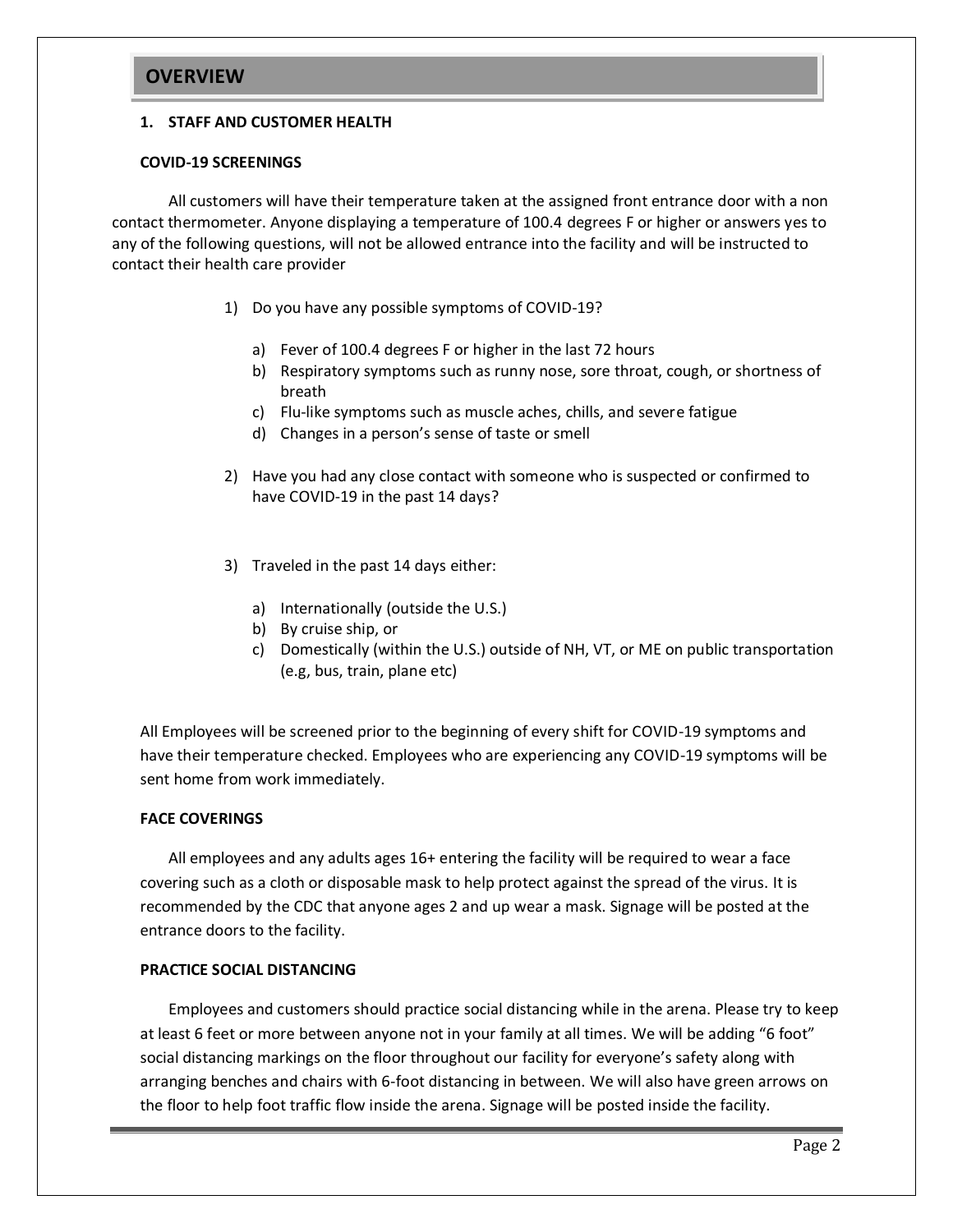#### **Spectators**

During the first phase of reopening, we will be allowing 1 parent (screened and masked) per **YOUTH SKATER** into the facility. No siblings please. Please follow all guidelines listed herein.

#### **2. CLEANING PROTOCOLS**

Based on recommendations and guidance from the US Centers for Disease Control and Prevention (CDC) and Federal or State agencies we have increased our cleaning procedures to ensure the health of everyone in our facility and ensure we are taking the appropriate steps to reopen safely.

#### **Public Areas**

 Public areas and high-moderate touched surfaces will be cleaned and disinfected with approved disinfectants at least every 2 hours

#### **Employee COVID-19 Training**

- All staff members will be required to wear face coverings
- All staff members will be provided COVID-19 safety and cleaning protocols in order to keep our facility as clean and safe as possible

## **3. PERSONAL HYGIENE FOR STAFF AND CUSTOMERS**

- Please remember to wash your hands frequently with soap and water for at least 20 seconds
- Refrain from touching your face, nose and mouth
- Sneeze into a tissue or if not readily available into your elbow and immediately wash your hands with soap and water or use hand sanitizer
- Hand Sanitizer stations and pumps (60% alcohol or higher) will be located at the front entrance doors, exit doors, outside the restrooms along with numerous other locations for your use

## **4. PROGRAMS**

#### **GENERAL GUIDELINES**

- At this time, only residents of New Hampshire, Maine or Vermont or current club members are allowed in the facility
- You will be allowed into the arena 15 minutes before your ice time
- Please arrive fully dressed as locker rooms may not be open at this time